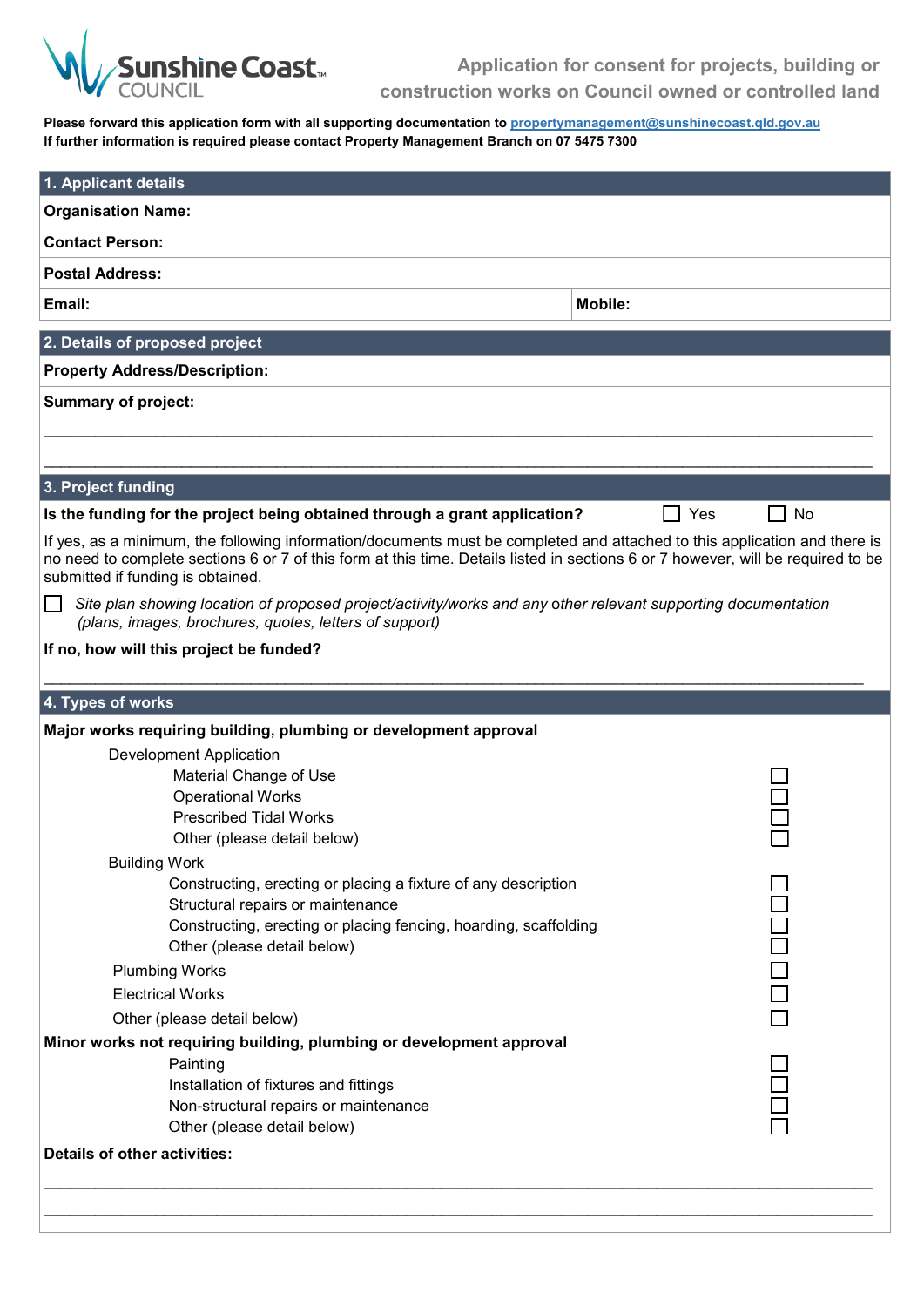| 5. Additional details required                                                                                                                                                                                                                                                                                                                                                                                                               |       |           |  |
|----------------------------------------------------------------------------------------------------------------------------------------------------------------------------------------------------------------------------------------------------------------------------------------------------------------------------------------------------------------------------------------------------------------------------------------------|-------|-----------|--|
| Do the proposed works affect existing vegetation or involve new plantings?                                                                                                                                                                                                                                                                                                                                                                   | Yes   | No        |  |
| If yes, please provide details and note that vegetation offset costs may be incurred:                                                                                                                                                                                                                                                                                                                                                        |       |           |  |
|                                                                                                                                                                                                                                                                                                                                                                                                                                              |       |           |  |
| Do the proposed works comply with Council's Open Space Landscape Infrastructure Manual?<br>https://www.sunshinecoast.qld.gov.au/Development/Development-Tools-and-Guidelines/Infrastructure-Guidelines-and-                                                                                                                                                                                                                                  |       |           |  |
| Standards/Open-Space-LIM                                                                                                                                                                                                                                                                                                                                                                                                                     |       |           |  |
|                                                                                                                                                                                                                                                                                                                                                                                                                                              | Yes   | N/A       |  |
| Is this application being lodged by a community organisation?                                                                                                                                                                                                                                                                                                                                                                                | Yes   | No        |  |
| If yes, has Council's Economic & Community Development Group been contacted about this application?                                                                                                                                                                                                                                                                                                                                          |       |           |  |
|                                                                                                                                                                                                                                                                                                                                                                                                                                              | Yes   | <b>No</b> |  |
| If yes, please advise which Community Development/Sport & Recreation Officer is assisting with this application:                                                                                                                                                                                                                                                                                                                             |       |           |  |
|                                                                                                                                                                                                                                                                                                                                                                                                                                              |       |           |  |
| and please ensure you attach evidence of support of this application from this Officer.                                                                                                                                                                                                                                                                                                                                                      |       |           |  |
| 6. Major works - the following information/documents must be completed and attached to this application                                                                                                                                                                                                                                                                                                                                      |       |           |  |
| Development Application form/s                                                                                                                                                                                                                                                                                                                                                                                                               |       |           |  |
| Other application forms (e.g. plumbing application)                                                                                                                                                                                                                                                                                                                                                                                          |       |           |  |
| Site plan showing location of proposed project/activity/works                                                                                                                                                                                                                                                                                                                                                                                |       |           |  |
| Final format plans of the proposed facility or project (e.g. detailed construction drawings/plans)                                                                                                                                                                                                                                                                                                                                           |       |           |  |
| Other relevant supporting documentation (e.g. letters of support, quotes, Engineer's certification, options analysis,<br>associated approval documents, proposed project timeframes)                                                                                                                                                                                                                                                         |       |           |  |
| In addition, if this is an application to lodge a Development Application for a Material Change of Use or works below the<br>high-water mark and outside a canal, and the land impacted by the project is State land under Council's control, the<br>following application forms must also be completed and attached to this application:                                                                                                    |       |           |  |
| Department of Natural Resources, Mines and Energy - Contact and Land Details Part A (LA00)                                                                                                                                                                                                                                                                                                                                                   |       |           |  |
| Department of Natural Resources, Mines and Energy - Owner's Consent for Development Applications Part B (LA08)                                                                                                                                                                                                                                                                                                                               |       |           |  |
| 7. Minor works - the following information/documents must be completed and attached to this application                                                                                                                                                                                                                                                                                                                                      |       |           |  |
| Site plan showing location of proposed project/activity/works                                                                                                                                                                                                                                                                                                                                                                                |       |           |  |
| Other relevant supporting documentation (plans, images, brochures, quotes, letters of support)                                                                                                                                                                                                                                                                                                                                               |       |           |  |
| 8. Declaration of applicant                                                                                                                                                                                                                                                                                                                                                                                                                  |       |           |  |
| I/We, the applicant, declare that the above information is correct in all respects, at the time of lodgement of this application<br>with the Sunshine Coast Council. Should any of the details given in relation to this application be changed in the future, the<br>applicant acknowledges that it must advise the Sunshine Coast Council in writing prior to any such change being<br>implemented.                                        |       |           |  |
| Signature:                                                                                                                                                                                                                                                                                                                                                                                                                                   | Date: |           |  |
| Name:<br><b>Position:</b>                                                                                                                                                                                                                                                                                                                                                                                                                    |       |           |  |
| Privacy<br>Council will use any personal information provided for the intended purpose only and for remaining in contact with you. Council is authorised to<br>collect this information in accordance with the Local Government Act 2009 and other Local Government Acts. Your personal information is only<br>accessed by persons authorised to do so. Your personal information is dealt with in accordance with council's privacy policy. |       |           |  |
| www.sunshinecoast.qld.gov.au   mail@sunshinecoast.qld.gov.au   T 07 5475 7272 F 07 5475 7277                                                                                                                                                                                                                                                                                                                                                 |       |           |  |

| <b>MAAN'SUISIIIIICAAGSPÄIN'ÄAA'AA</b>   IIIGIII <i>R</i> SAIISIIIIIICAAGSPÄIN'ÄAA'GA   I ALA-LA ITTE I ALA-LA |  |
|---------------------------------------------------------------------------------------------------------------|--|
| Postal address Locked Bag 72 Sunshine Coast Mail Centre Qld 4560   ABN 37 876 973 913                         |  |

Caloundra office 1 Omrah Avenue Caloundra Qld 4551 Maroochydore office 10 First Avenue Maroochydore Qld 4558 Nambour office Corner Currie and Bury Streets Nambour Qld 4560